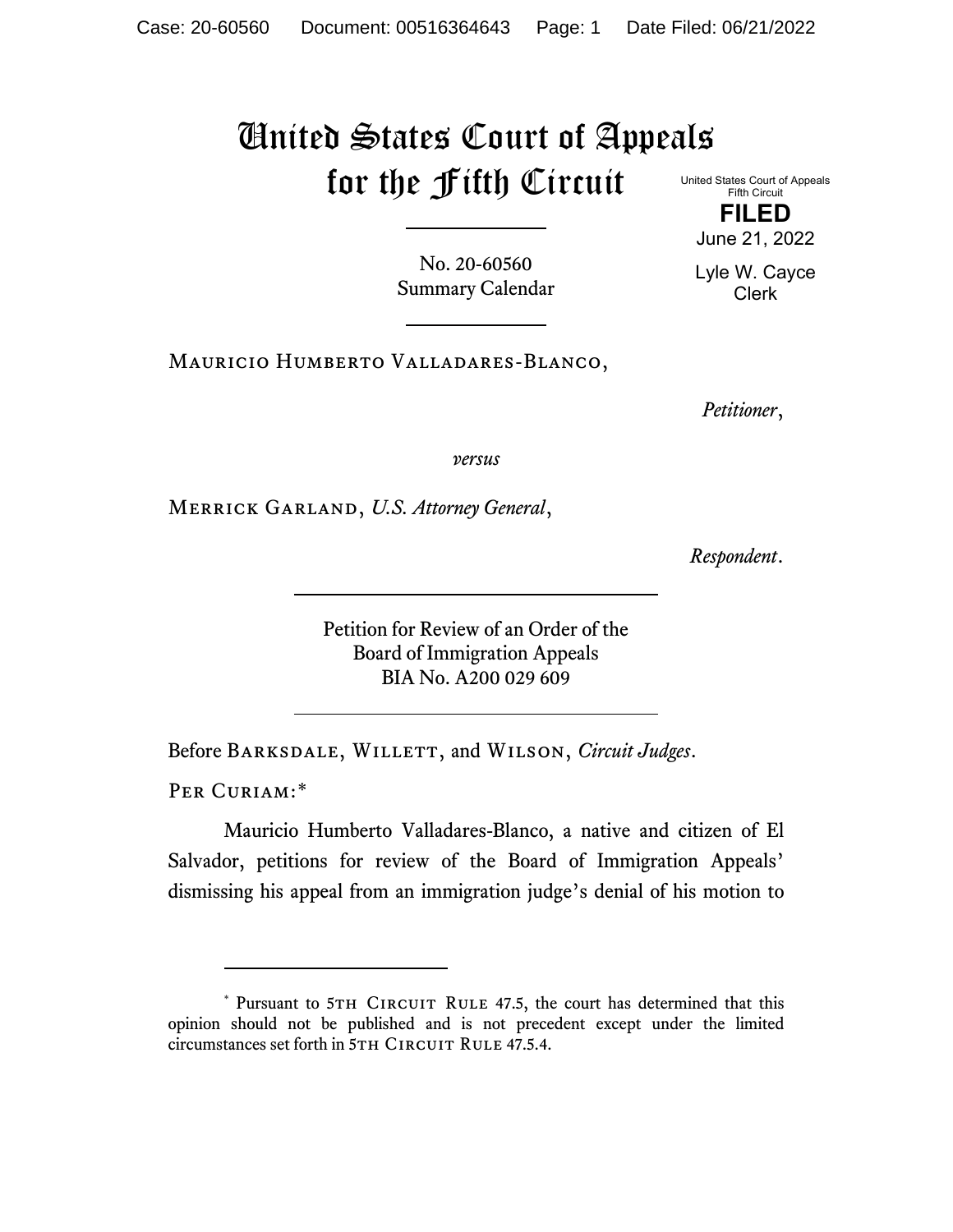## No. 20-60560

reopen and rescind his 2005 *in absentia* order of removal. The motion to reopen was filed over 13 years after the order of removal.

Valladares contends, *inter alia*: he did not receive proper notice of his removal proceedings; and his due-process rights were violated. Denial of a motion to reopen is reviewed, understandably, "under a highly deferential abuse-of-discretion standard". *Lowe v. Sessions*, 872 F.3d 713, 715 (5th Cir. 2017) (citation omitted). An *in absentia* order of removal may be rescinded if an alien demonstrates he did not receive notice of the hearing in accordance with 8 U.S.C. § 1229(a). 8 U.S.C. § 1229a(b)(5)(C)(ii).

Valladares maintains his notice to appear was defective, and his dueprocess rights violated, because the notice to appear failed to specify the time and date of his hearing. Section 1229(a) provides: an alien subject to removal proceedings is entitled to written notice that specifies, *inter alia*, the time and place of the removal proceedings and the consequences for failing to appear. 8 U.S.C. § 1229(a)(1)(G). On the other hand, an alien is not entitled to written notice of his removal hearing if he fails to provide an address at which he can be contacted after being informed of his obligation to do so. 8 U.S.C. § 1229a(b)(5)(B); *Mauricio-Benitez v. Sessions*, 908 F.3d 144, 147 (5th Cir. 2018).

Because the record reflects Valladares was informed of his obligation to provide an address, and there is nothing in the record indicating he did so, "he forfeited his right to notice under  $\S 1229a(b)(5)(B)$  and therefore may not now seek to reopen his removal proceedings and rescind the removal order". *Spagnol-Bastos v. Garland*, 19 F.4th 802, 806–07 (5th Cir. 2021) (denying petition for review because, *inter alia*, alien provided deficient address). Moreover, he is unable to demonstrate his due-process rights were violated, because his failure to receive notice was not because of any malfeasance by the Government, but instead "due to [his] neglect of [his]